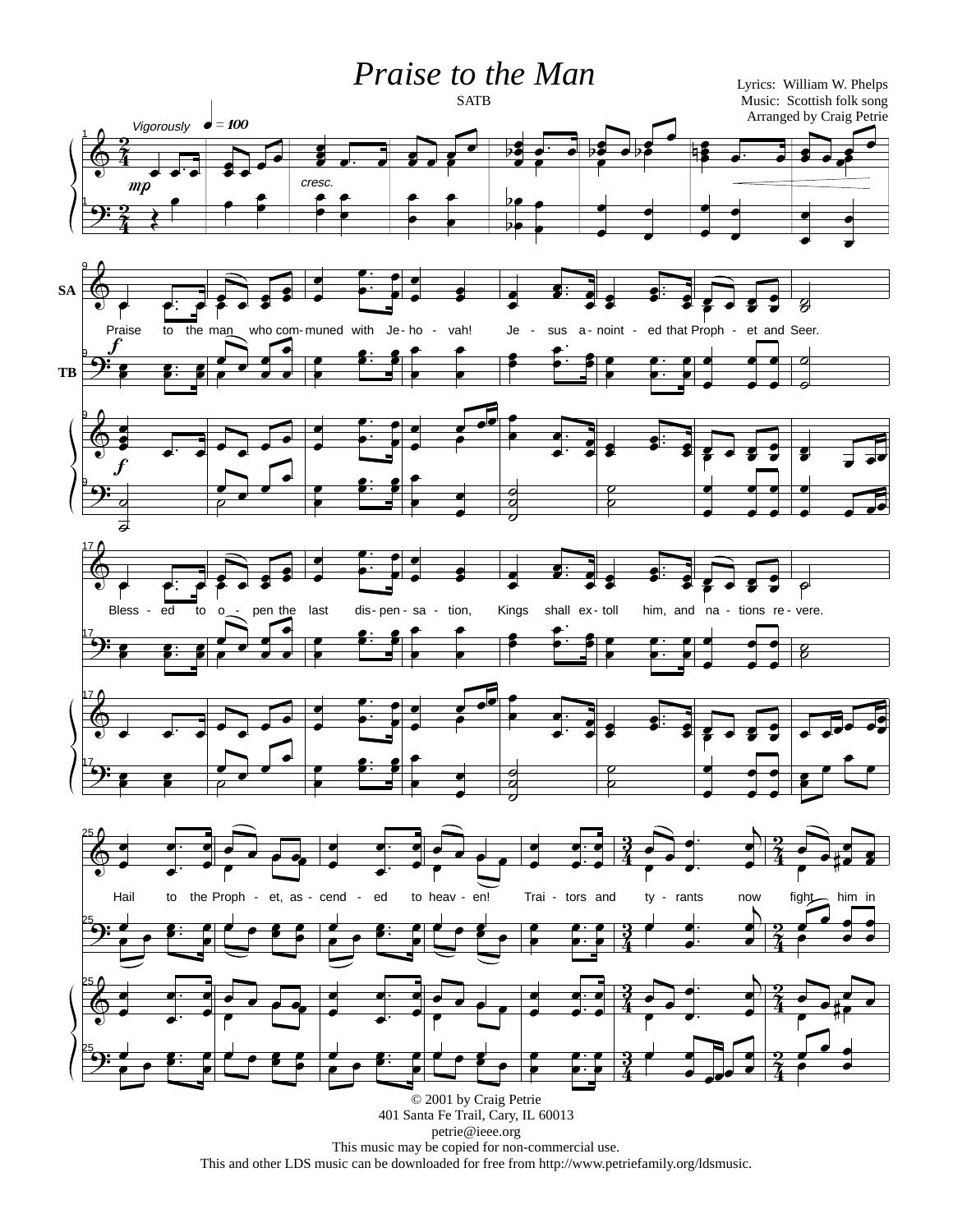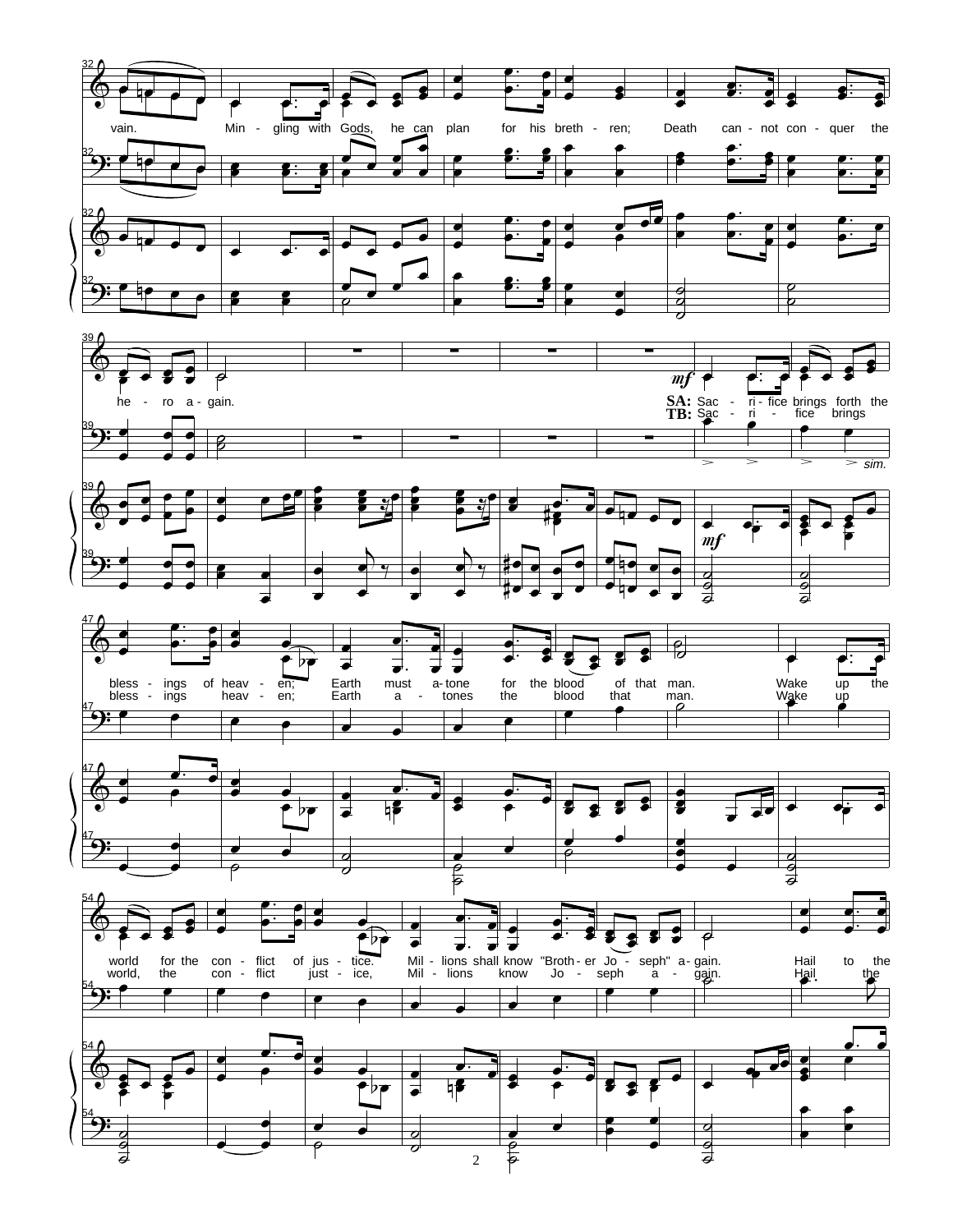

 $\overline{3}$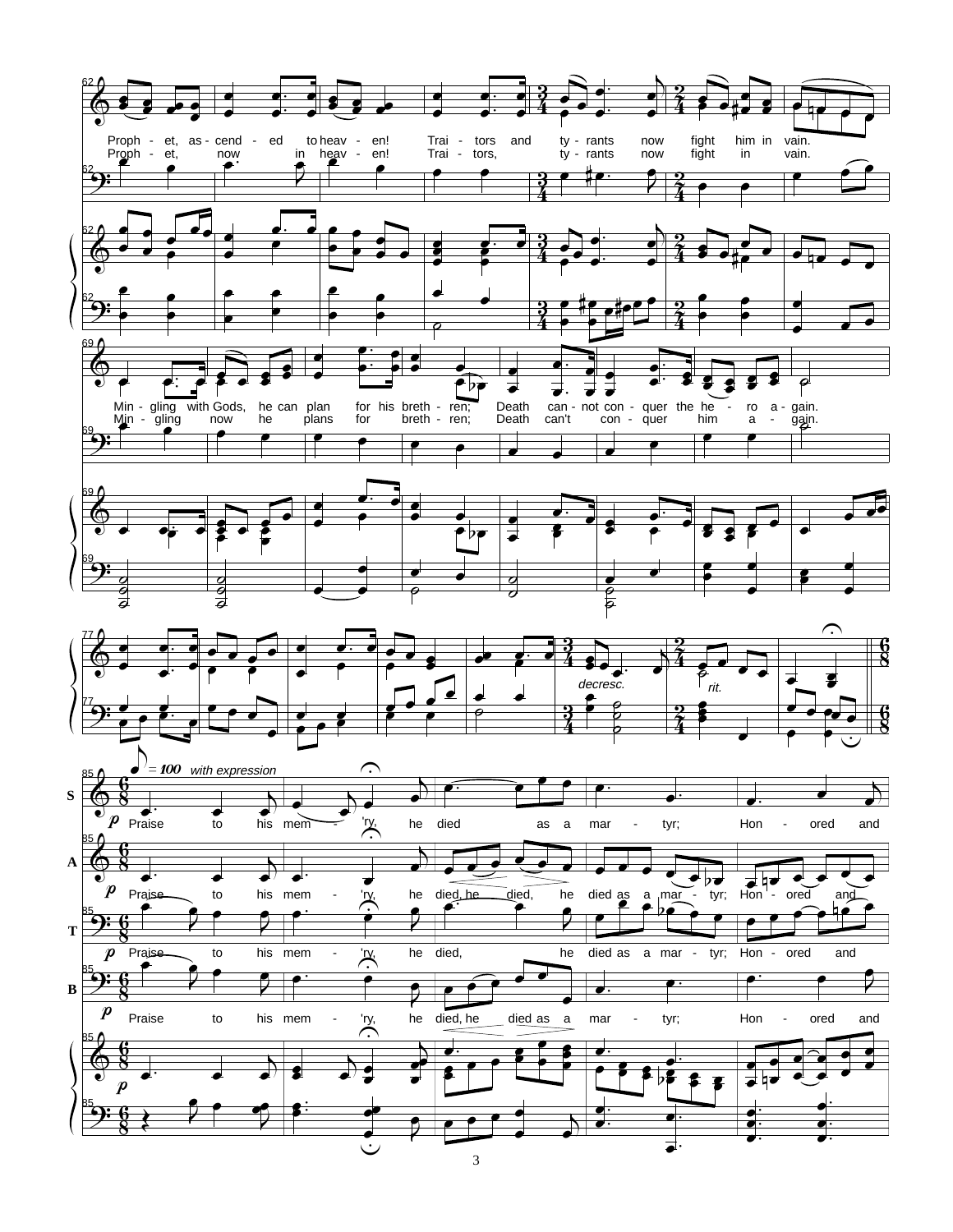

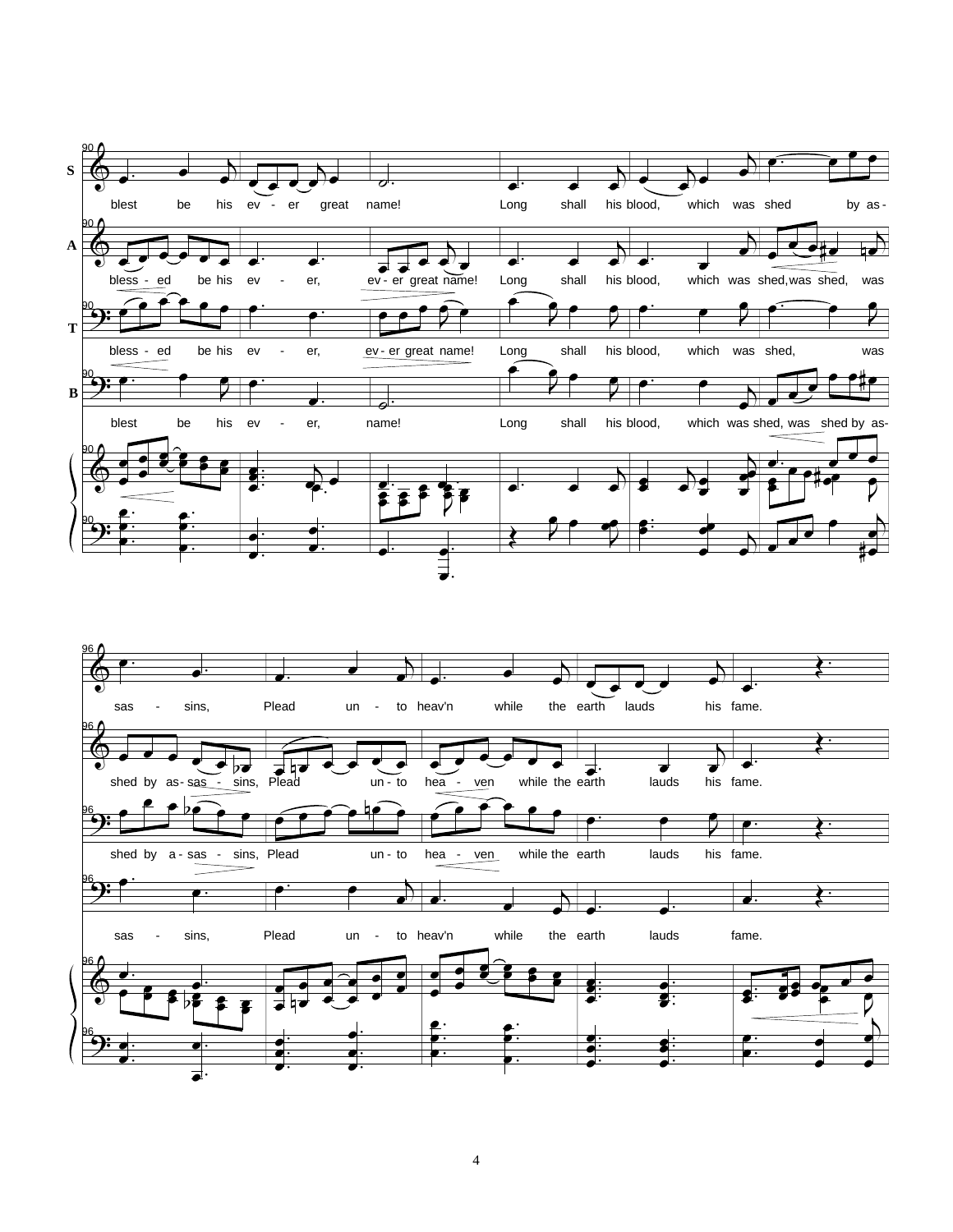

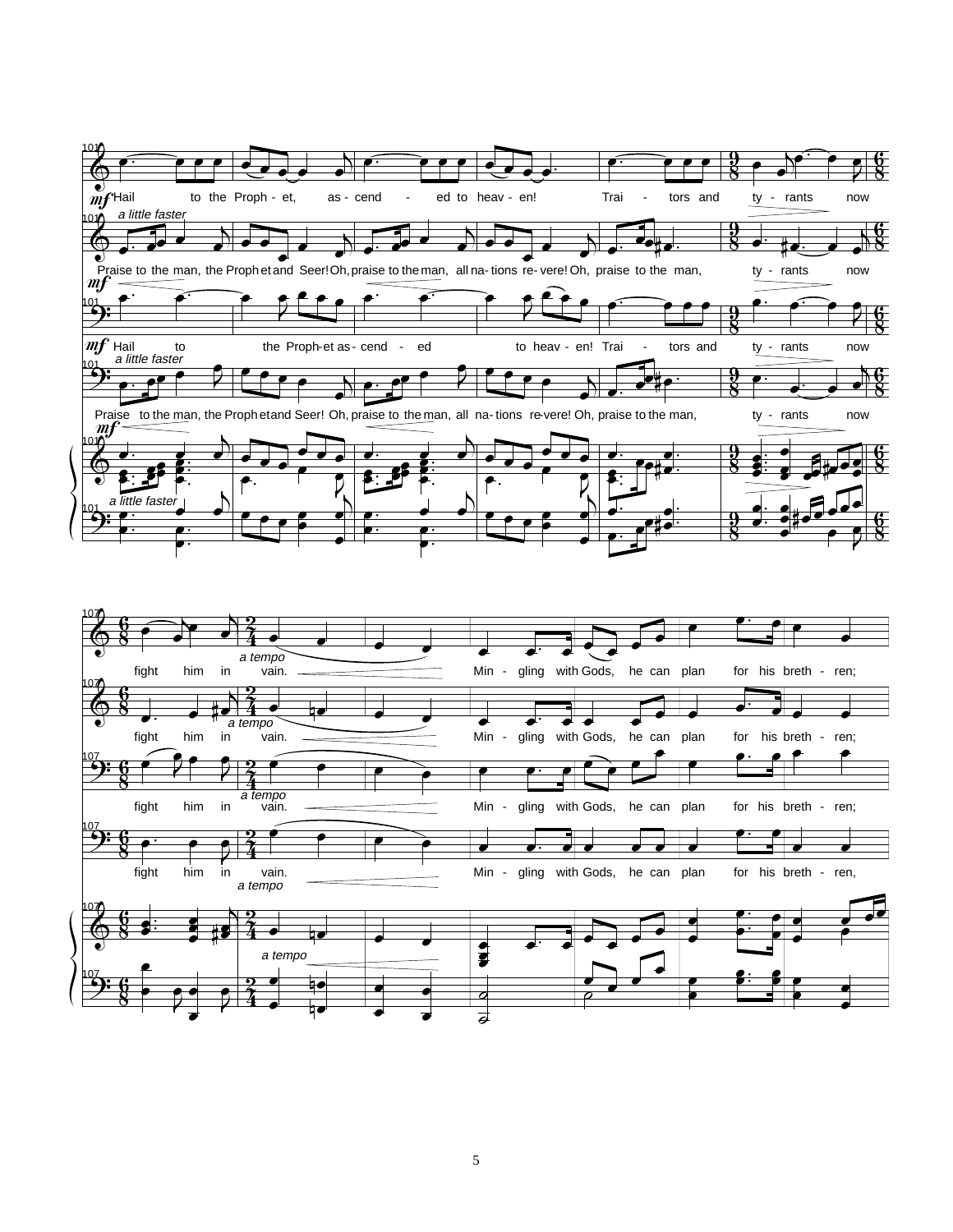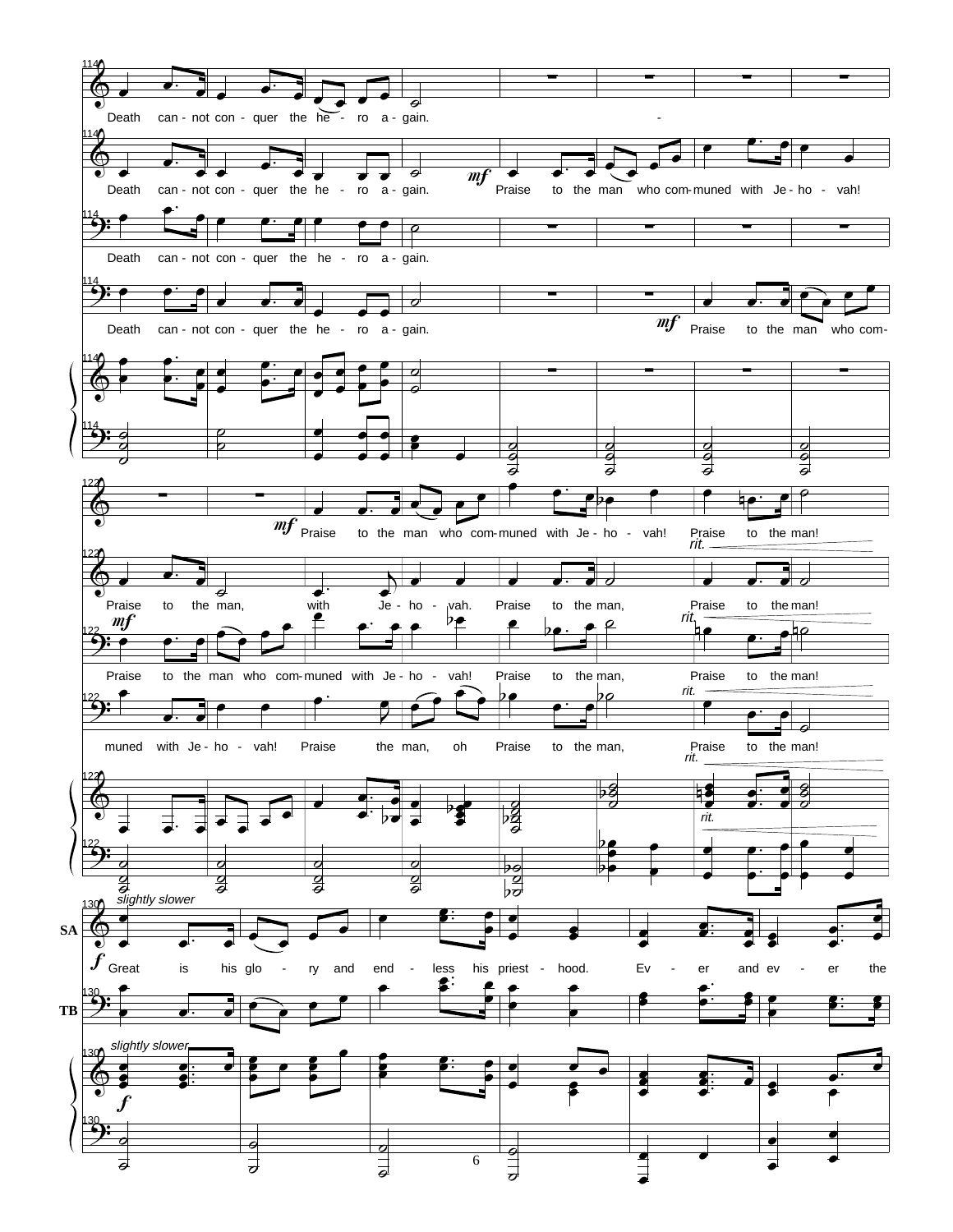